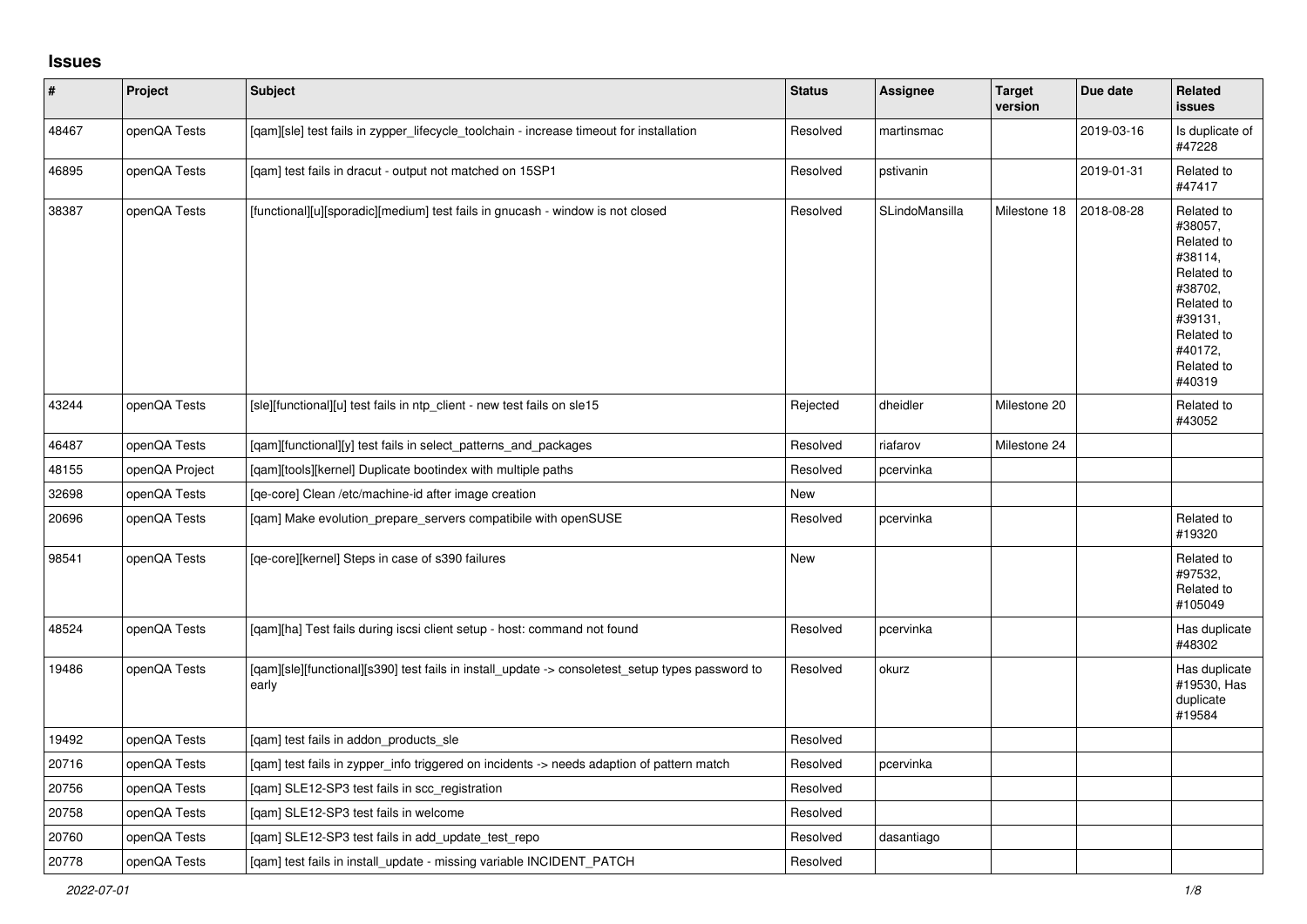| $\vert$ # | Project      | Subject                                                                                   | <b>Status</b> | Assignee     | <b>Target</b><br>version | Due date | Related<br>issues    |
|-----------|--------------|-------------------------------------------------------------------------------------------|---------------|--------------|--------------------------|----------|----------------------|
| 20782     | openQA Tests | [gam] test fails in install_patterns - mariadb test tries to install devel packages       | Resolved      | pcervinka    |                          |          |                      |
| 20804     | openQA Tests | [gam] SLE12-SP3 test fails in system role - incorrect content of variable MAINT TEST REPO | Resolved      | osukup       |                          |          |                      |
| 20904     | openQA Tests | [gam] - test fails in bootloader s390 - ftp is missing install medium                     | Resolved      | mgriessmeier |                          |          | Related to<br>#21038 |
| 20980     | openQA Tests | [gam] test fails in addon products sle                                                    | Resolved      | riafarov     |                          |          |                      |
| 21048     | openQA Tests | [gam] test fails in tracker search in nautilus - keyboard press is not reaching target    | Resolved      | pcervinka    |                          |          | Related to<br>#5830  |
| 21052     | openQA Tests | [gam] test fails in shotwell export - failure on first launch                             | Resolved      | vsvecova     |                          |          |                      |
| 25926     | openQA Tests | [qam] test fails in sle2docker                                                            | Resolved      | pcervinka    |                          |          |                      |
| 27205     | openQA Tests | [qam] test fails in setup - failing needles in iscsi support server                       | Resolved      | pcervinka    |                          |          |                      |
| 27244     | openQA Tests | [gam] test fails in select patterns and packages - ha pattern is unselected               | Resolved      | pcervinka    |                          |          |                      |
| 27506     | openQA Tests | [gam] test fails in 1 shim suite - missing repository on dist                             | Resolved      | thehejik     |                          |          |                      |
| 27618     | openQA Tests | [qam] test fails in firefox_java - remote side changed appearance                         | Resolved      | pcervinka    |                          |          |                      |
| 27901     | openQA Tests | [qam] test fails in evolution_smoke - imap aol not responding                             | Resolved      | pcervinka    |                          |          |                      |
| 27994     | openQA Tests | [gam][expedite][sprint 201711.2] test fails in test setup in bmwgemu.pm                   | Resolved      | szarate      |                          |          |                      |
| 28015     | openQA Tests | [qam] test fails setup - aplay.pm syntax error                                            | Resolved      | riafarov     |                          |          |                      |
| 28288     | openQA Tests | [qam] test fails in firefox_headers - missed keys on input                                | Resolved      | coolo        |                          |          |                      |
| 28291     | openQA Tests | [gam] test fails in firefox passwd - incorrectly typed password                           | Resolved      | emiura       |                          |          |                      |
| 28528     | openQA Tests | [gam] test fails in groupwise - package is missing in ibs                                 | Resolved      | pcervinka    |                          |          |                      |
| 30033     | openQA Tests | [qam] test fails in libreoffice_mainmenu_components - ttyS0 permission denied             | Resolved      | okurz        |                          |          | Related to<br>#29940 |
| 28297     | openQA Tests | [qam] test fails in firefox_developertool - missed click                                  | Resolved      | bfilho       |                          |          | Related to<br>#33781 |
| 30039     | openQA Tests | [gam] test fails in zypper Ir validate - use version utils instead of utils               | Resolved      | pcervinka    |                          |          |                      |
| 30127     | openQA Tests | [qam] test fails in application_starts_on_login - dynamic space in needle                 | Resolved      | pcervinka    |                          |          |                      |
| 30219     | openQA Tests | [qam] openqaworker3:8 - DIE can't open qmp                                                | Resolved      |              |                          |          |                      |
| 30814     | openQA Tests | [gam] test fails in yast2 ntpclient - log window is not closed                            | Resolved      | pcervinka    |                          |          |                      |
| 31180     | openQA Tests | [gam] test fails in kernel kexec - migration to systemctl broke the test                  | Resolved      | pcervinka    |                          |          |                      |
| 31309     | openQA Tests | [qam] test fails in libreoffice_mainmenu_components - needles should be updated           | Resolved      | pcervinka    |                          |          |                      |
| 31315     | openQA Tests | [gam] test fails in wireshark - rm command is not fully typed after alt-f4                | Resolved      | pcervinka    |                          |          |                      |
| 31657     | openQA Tests | [gam] test fails in runc - conflict between docker-runc and runc                          | Resolved      | pgeorgiadis  |                          |          |                      |
| 31699     | openQA Tests | [qam] test fails in scc_registration - failing since scc_addons update                    | Resolved      | osukup       |                          |          |                      |
| 31810     | openQA Tests | [qam] test fails in docker - disable docker tests on sle12-sp1                            | Resolved      | pcervinka    |                          |          |                      |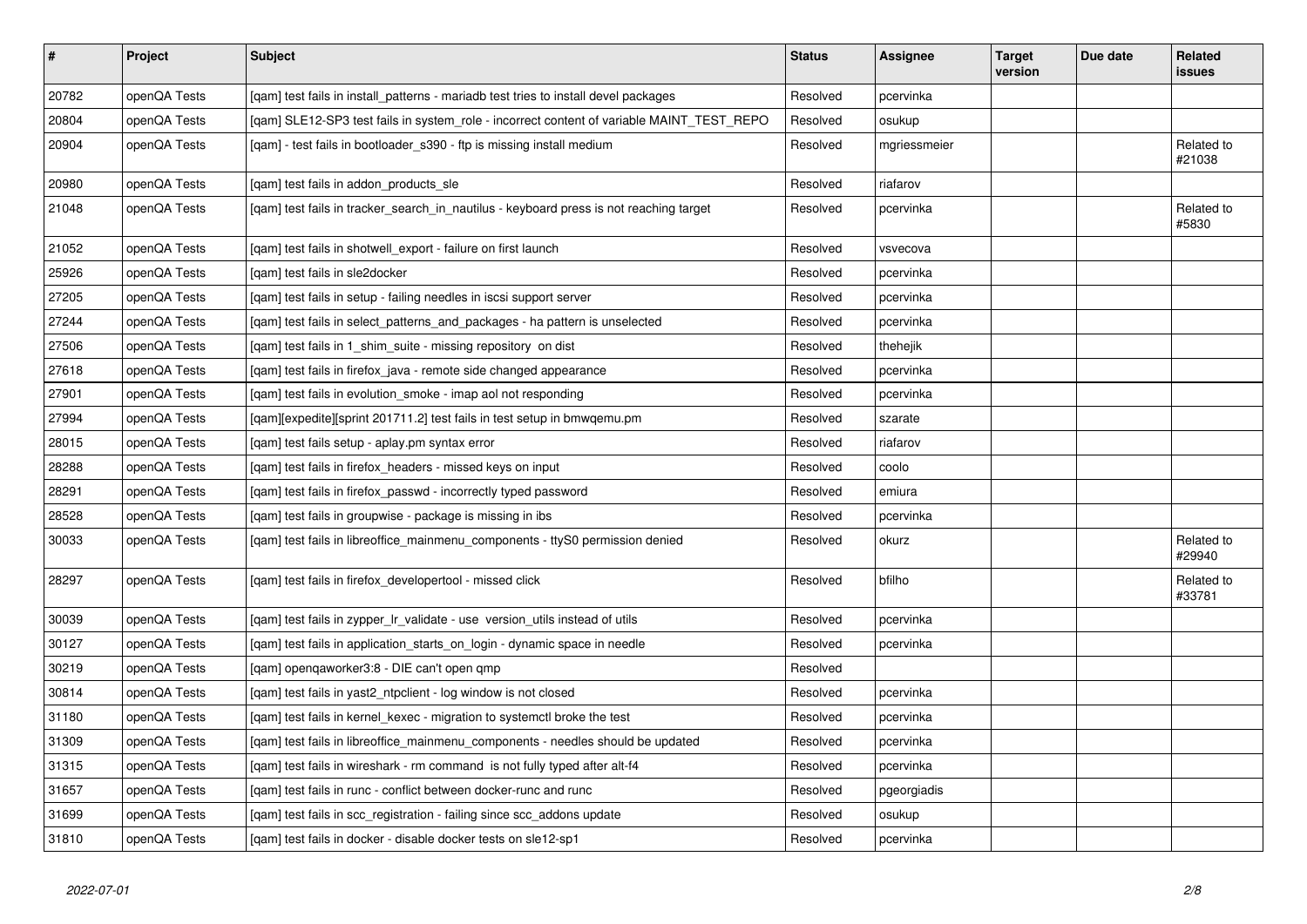| $\pmb{\#}$ | Project      | <b>Subject</b>                                                                                            | <b>Status</b> | <b>Assignee</b> | <b>Target</b><br>version | Due date | Related<br>issues    |
|------------|--------------|-----------------------------------------------------------------------------------------------------------|---------------|-----------------|--------------------------|----------|----------------------|
| 31867      | openQA Tests | [qam] test fails in partitioning_raid - failures after update to needles                                  | Resolved      |                 |                          |          | Related to<br>#28955 |
| 32431      | openQA Tests | [hpc] Missing gnome aarch64 image for ganglia                                                             | Resolved      |                 |                          |          |                      |
| 32434      | openQA Tests | [qam] - test fails in sle2docker - docker test suites don't clean images properly                         | Resolved      | pgeorgiadis     |                          |          |                      |
| 32716      | openQA Tests | [ga]test fails in shutdown                                                                                | Resolved      | pcervinka       |                          |          |                      |
| 33469      | openQA Tests | [gam] test fails in dstat - clean/update needles for dstat-fileoutput                                     | Resolved      | pcervinka       |                          |          | Related to<br>#32719 |
| 33643      | openQA Tests | [qam][ha] test fails in ha_cluster_init - scp failure                                                     | Resolved      | pcervinka       |                          |          |                      |
| 34255      | openQA Tests | [sle] test fails in kdump_and_crash - fail related to ruby2.1-rubygem-nokogiri                            | Resolved      | mgriessmeier    |                          |          | Related to<br>#34777 |
| 34258      | openQA Tests | [qam][sle] test fails in updates_packagekit_gpk                                                           | Resolved      |                 |                          |          |                      |
| 34288      | openQA Tests | [qam] test fails in zypper_info - zypper_info shouldn't be started                                        | Resolved      | riafarov        |                          |          | Related to<br>#32038 |
| 37093      | openQA Tests | [gam] test fails in evolution mail imap - remove workaround for bsc#1049387                               | Resolved      | pcervinka       |                          |          |                      |
| 37928      | openQA Tests | [QAM] [SLE 15] Migrate Itp tests in Updates to new runner                                                 | Resolved      | osukup          |                          |          |                      |
| 37979      | openQA Tests | [SLE] test fails in updates_packagekit_gpk - gpk-update-viewer doesn't start                              | Resolved      | riafarov        |                          |          | Related to<br>#31954 |
| 38066      | openQA Tests | [qam] [sle] [functional] test fails in application_starts_on_login - failure after check_screen<br>change | Resolved      | okurz           |                          |          |                      |
| 38069      | openQA Tests | [qam] [sle] [functional] test fails in pidgin_IRC - failure after check_screen change                     | Resolved      | okurz           |                          |          |                      |
| 38129      | openQA Tests | [qam] [sle15] test fails in userspace_apparmor - suite qa_test_apparmor not updated for sle15             | Resolved      |                 |                          |          | Related to<br>#43982 |
| 38138      | openQA Tests | [gam] [sle15] test fails in userspace coreutils - ga test coreutils not properly updated for sle15        | Resolved      |                 |                          |          |                      |
| 40259      | openQA Tests | [qam] test fails in libreoffice_mainmenu_components - needle fail at base-install                         | Resolved      | yuanren10       |                          |          |                      |
| 40418      | openQA Tests | [qam][functional][sle] test fails in select_patterns_and_packages                                         | Resolved      | riafarov        |                          |          | Related to<br>#38870 |
| 41030      | openQA Tests | [gam] test fails in updates_packagekit_kde - zypper update requires additional install step               | Resolved      | pcervinka       |                          |          | Related to<br>#41396 |
| 44696      | openQA Tests | [gam] test fails in sshd - user password is weak                                                          | Resolved      | pdostal         |                          |          |                      |
| 46109      | openQA Tests | [qam] test fails in addon_products_via_SCC_yast2                                                          | Resolved      | dheidler        |                          |          | Related to<br>#44252 |
| 48362      | openQA Tests | [qam] test fails in supportutils - remove pam check                                                       | Resolved      | hurhaj          |                          |          |                      |
| 49121      | openQA Tests | [qam][kernel][multipath][aarch64] Qemu fails setup multipath on qemu_aarch64                              | Resolved      | pcervinka       |                          |          |                      |
| 49217      | openQA Tests | [qam][kernel][aarch64][sle] kdump is not scheduled for aarch64                                            | Resolved      | pcervinka       |                          |          |                      |
| 49418      | openQA Tests | [qe-asg][qem] test fails in cluster_md                                                                    | Resolved      | jadamek         |                          |          |                      |
| 49673      | openQA Tests | [qam] test fails in zypper_docker - increase timeout for zypper docker operation                          | Resolved      |                 |                          |          |                      |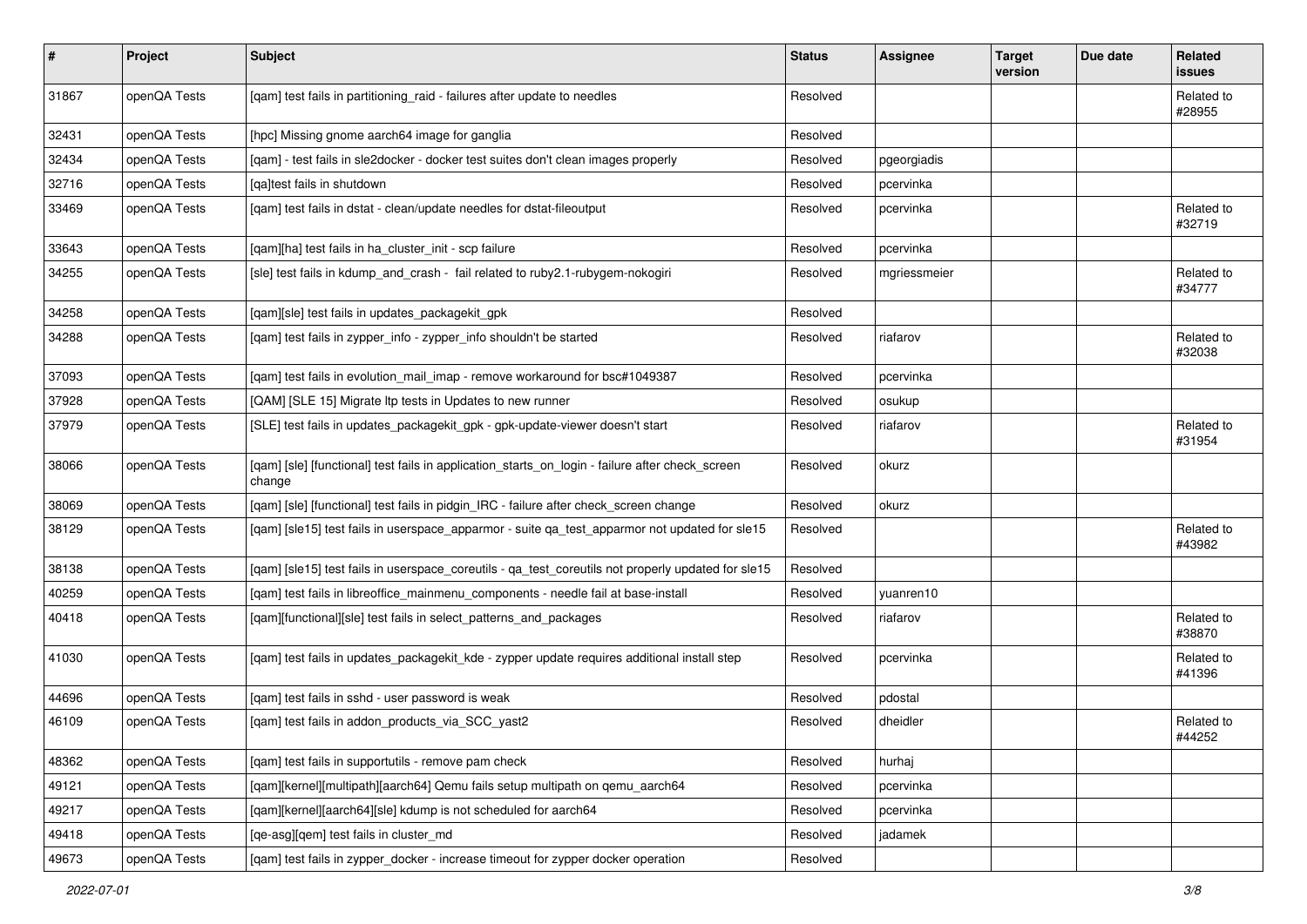| $\vert$ # | Project      | Subject                                                                                                         | <b>Status</b> | Assignee  | <b>Target</b><br>version | Due date | Related<br>issues                                                      |
|-----------|--------------|-----------------------------------------------------------------------------------------------------------------|---------------|-----------|--------------------------|----------|------------------------------------------------------------------------|
| 50045     | openQA Tests | [qam][blue][sle] - Fix type_password to accept parameters and pass them to the inner call<br>type_string        | Resolved      | pcervinka |                          |          | Related to<br>#49655                                                   |
| 50309     | openQA Tests | [gam][blue][leap][opensuse] Update online_repos behavior to activate online repositories                        | Resolved      | pcervinka |                          |          | Blocks #39449                                                          |
| 50387     | openQA Tests | [qam][blue] - test fails in updates_packagekit_kde                                                              | Resolved      | pcervinka |                          |          |                                                                        |
| 50459     | openQA Tests | [qam][blue][leap] test fails in updates_packagekit_gpk - fail after update                                      | Resolved      | pcervinka |                          |          |                                                                        |
| 67108     | openQA Tests | [gam] test fails in install - incorrect job configuration XFSTESTS REPO                                         | Resolved      | dzedro    |                          |          |                                                                        |
| 21790     | openQA Tests | [gam] test fails in wireshark - test don't match capturing needle                                               | Closed        |           |                          |          |                                                                        |
| 30514     | openQA Tests | [gam] test fails in java - increase timeout for installation                                                    | Closed        | pcervinka |                          |          |                                                                        |
| 20720     | openQA Tests | [qam][aarch64] test fails in install_patterns -> skips over grub2 menue                                         | Rejected      |           |                          |          | Related to<br>#20174                                                   |
| 20790     | openQA Tests | [qam] SLE12-SP3 test fails in 1_unknown_- slenkins-tests-openvpn-control                                        | Rejected      | pcervinka |                          |          | Related to<br>#20002                                                   |
| 21046     | openQA Tests | [gam] test fails in tracker search in nautilus - keyboard press is not reaching target                          | Rejected      |           |                          |          |                                                                        |
| 21774     | openQA Tests | [qam] test fails in evolution_mail_imap - test hangs on querying authentication types                           | Rejected      | pcervinka |                          |          | Related to<br>#21814,<br>Related to<br>#29357,<br>Related to<br>#29360 |
| 26830     | openQA Tests | [qam] test fails in sle2docker - sles docker image has new name                                                 | Rejected      | pcervinka |                          |          |                                                                        |
| 27910     | openQA Tests | [gam] test fails in patch and reboot - many download failures                                                   | Rejected      |           |                          |          |                                                                        |
| 32896     | openQA Tests | [sle] test fails in pdsh slave                                                                                  | Rejected      | pcervinka |                          |          |                                                                        |
| 33451     | openQA Tests | [qam] test fails in dstat - package not available on SP1                                                        | Rejected      | pcervinka |                          |          |                                                                        |
| 34693     | openQA Tests | [qam] test fails in install_update - missing INCIDENT_PATCH                                                     | Rejected      | osukup    |                          |          |                                                                        |
| 37438     | openQA Tests | [qam] test fails in kernel_ltp_fs - issue in qa_testsuite                                                       | Rejected      | pcervinka |                          |          |                                                                        |
| 38003     | openQA Tests | [qam] [sle15] test fails in scc_registration - no candidate needle with tag(s)<br>'scc-module-%REQUIRED_ADDONS% | Rejected      |           |                          |          |                                                                        |
| 38180     | openQA Tests | [qam] [sle15] test fails in userspace_systemd - update test suite for sle15                                     | Rejected      | itzhao    |                          |          |                                                                        |
| 38183     | openQA Tests | [gam] [sle15] test fails in userspace net snmp - Error opening specified endpoint<br>"udp:localhost:"           | Rejected      |           |                          |          |                                                                        |
| 38192     | openQA Tests | [qam] [sle] test fails in firefox_flashplayer - tracking protection information is present                      | Rejected      | bfilho    |                          |          |                                                                        |
| 41396     | openQA Tests | [qam] Revise updates_packagekit_kde                                                                             | Rejected      | pcervinka |                          |          | Related to<br>#41030,<br>Related to<br>#36138                          |
| 48308     | openQA Tests | [gam][kernel] test fails in kernel multipath - missing python2 module                                           | Rejected      | pcervinka |                          |          |                                                                        |
| 48530     | openQA Tests | [qam] Test fails in update_install for networkmager update on ppc64le and s390                                  | Rejected      | pcervinka |                          |          |                                                                        |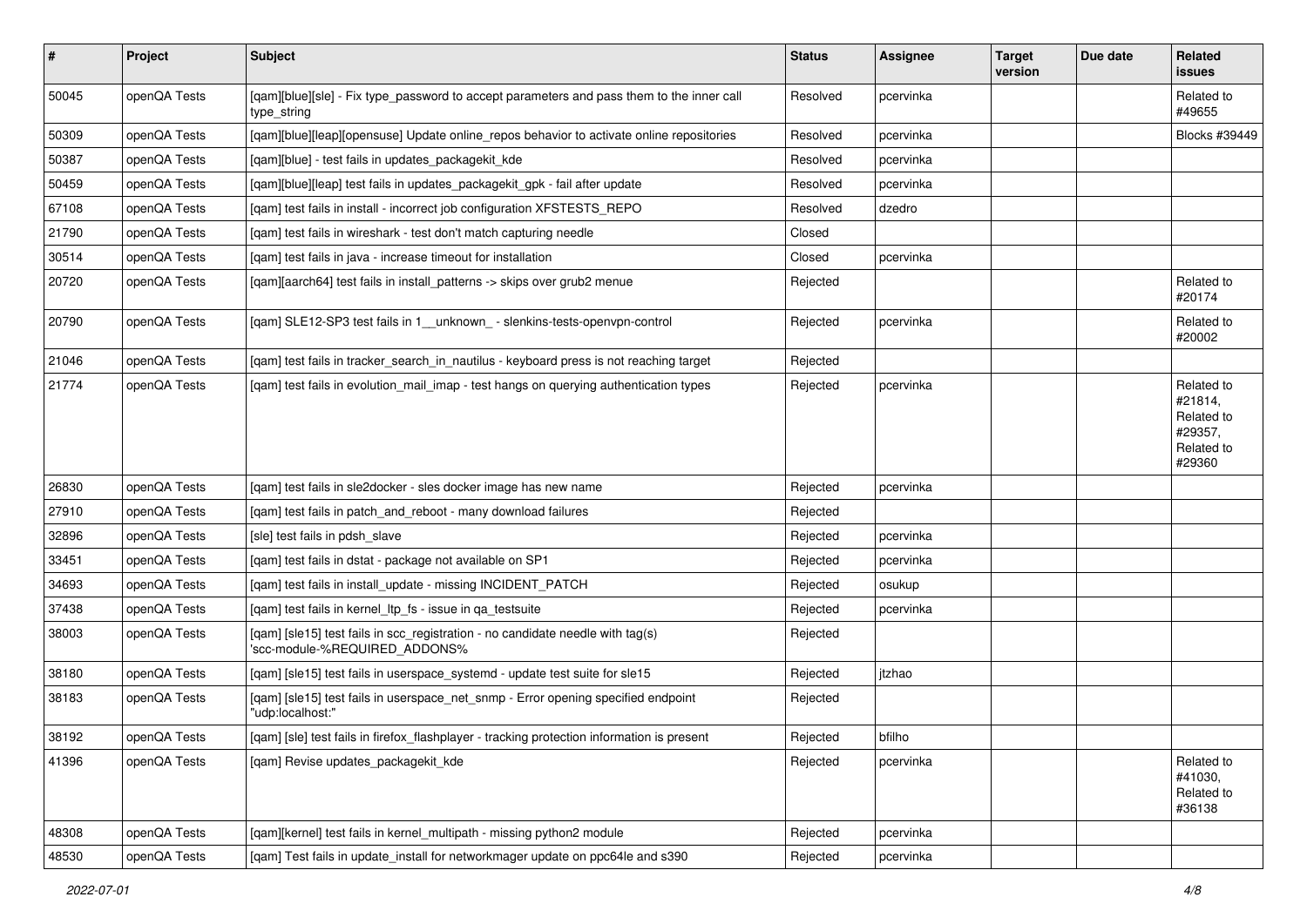| #     | Project        | <b>Subject</b>                                                                                | <b>Status</b> | Assignee    | <b>Target</b><br>version | Due date | Related<br>issues                                                         |
|-------|----------------|-----------------------------------------------------------------------------------------------|---------------|-------------|--------------------------|----------|---------------------------------------------------------------------------|
| 49628 | openQA Tests   | [qam] test fails in setup_online_repos - missing configure online repositories                | Rejected      | pcervinka   |                          |          | Related to<br>#39449                                                      |
| 49646 | openQA Tests   | [qam][s390] test fails in installation - system will not boot and login screen is not reached | Rejected      |             |                          |          |                                                                           |
| 21038 | openQA Tests   | [qam] test fails in bootloader_s390 - missing install image on ftp server                     | Workable      |             |                          |          | Related to<br>#20904,<br><b>Blocks #25286</b>                             |
| 49250 | qe-yast        | [gam][newt][yast2-network] Regression test for yast lan command line option                   | Resolved      | vpelcak     |                          |          |                                                                           |
| 49262 | qe-yast        | [qam][newt][yast2-dns-server] Regression test yast dns-server                                 | Resolved      | tonyyuan    |                          |          |                                                                           |
| 49265 | qe-yast        | [qam][maint][yast2-storage][yast2-storage-ng] Regression test yast disk                       | Resolved      | mgrifalconi |                          |          |                                                                           |
| 49271 | qe-yast        | [qam][newt][yast2-ftp-server] Regression test yast ftp-server                                 | Resolved      | shukui      |                          |          |                                                                           |
| 49277 | qe-yast        | [qam][newt][yast2-http-server] Regression test yast http-server                               | Resolved      | shukui      |                          |          |                                                                           |
| 49283 | qe-yast        | [gam] Regression test yast keyboard                                                           | Resolved      | simonlm     |                          |          |                                                                           |
| 49286 | qe-yast        | [qam][newt][yast2-lang] Regression test yast language                                         | Resolved      | mgrifalconi |                          |          |                                                                           |
| 49295 | qe-yast        | [qam][newt][yast2-nfs-client] Regression test yast nfs                                        | Resolved      | jgwang      |                          |          |                                                                           |
| 49298 | qe-yast        | [qam][newt][yast2-nfs-server] Regression test yast nfs-server                                 | Resolved      | simonlm     |                          |          |                                                                           |
| 49313 | qe-yast        | [qam][newt][yast2-rdp] Regression test yast rdp                                               | Resolved      | jgwang      |                          |          |                                                                           |
| 49253 | qe-yast        | [qam] Regression test for yast add-on command line option                                     | Rejected      | jgwang      |                          |          |                                                                           |
| 49307 | qe-yast        | Regression test yast nis-server                                                               | Rejected      | riafarov    |                          |          |                                                                           |
| 30388 | openQA Project | [qam] openqaworker10:4 - worker fail all tests - qemu instances are left behind               | Resolved      | dasantiago  | Done                     |          | Related to<br>#30595,<br>Related to<br>#30700, Has<br>duplicate<br>#31126 |
| 57266 | openQA Project | Forbid test suite name changes if used in job groups                                          | Resolved      | cdywan      | Done                     |          |                                                                           |
| 38015 | openQA Project | [qam] [sle15] Missing SLE5 iso                                                                | Rejected      | pcervinka   | Done                     |          |                                                                           |
| 37925 | openQA Tests   | [QAM] [SLE 15] Make SLE-HPC product installation compatible with QAM update flow              | Resolved      | pcervinka   | Done                     |          |                                                                           |
| 38135 | openQA Tests   | [qam] [sle15] test fails in userspace_bind - qa_test_bind is not updated for SLE15            | Resolved      | pcervinka   | Done                     |          |                                                                           |
| 39536 | openQA Tests   | [gam] test fails in patch and reboot - add missing variables for gam test issues              | Resolved      | pcervinka   | Done                     |          |                                                                           |
| 39887 | openQA Tests   | [kernel] [sle] [network] test fails in before_test - network failure                          | Resolved      | pcervinka   | Done                     |          |                                                                           |
| 40181 | openQA Tests   | [network] test fails in before test - wicked basic test fails on 15SP1                        | Resolved      | pcervinka   | Done                     |          |                                                                           |
| 40547 | openQA Tests   | [qam][opensuse] test fails in updates_packagekit_kde - job timeout                            | Resolved      | pcervinka   | Done                     |          |                                                                           |
| 38000 | openQA Tests   | [sle15] [gam] test fails in bootloader s390 - Could not retrieve required variable REPO 0     | Rejected      |             | Done                     |          |                                                                           |
| 38261 | openQA Tests   | [qam] test fails in keymap_or_locale - tested text not written in console                     | Rejected      | pcervinka   | Done                     |          |                                                                           |
| 48527 | qe-yast        | Include tests load_extra_tests_y2uitest_ncurses tom QAM jobs                                  | New           |             | future                   |          |                                                                           |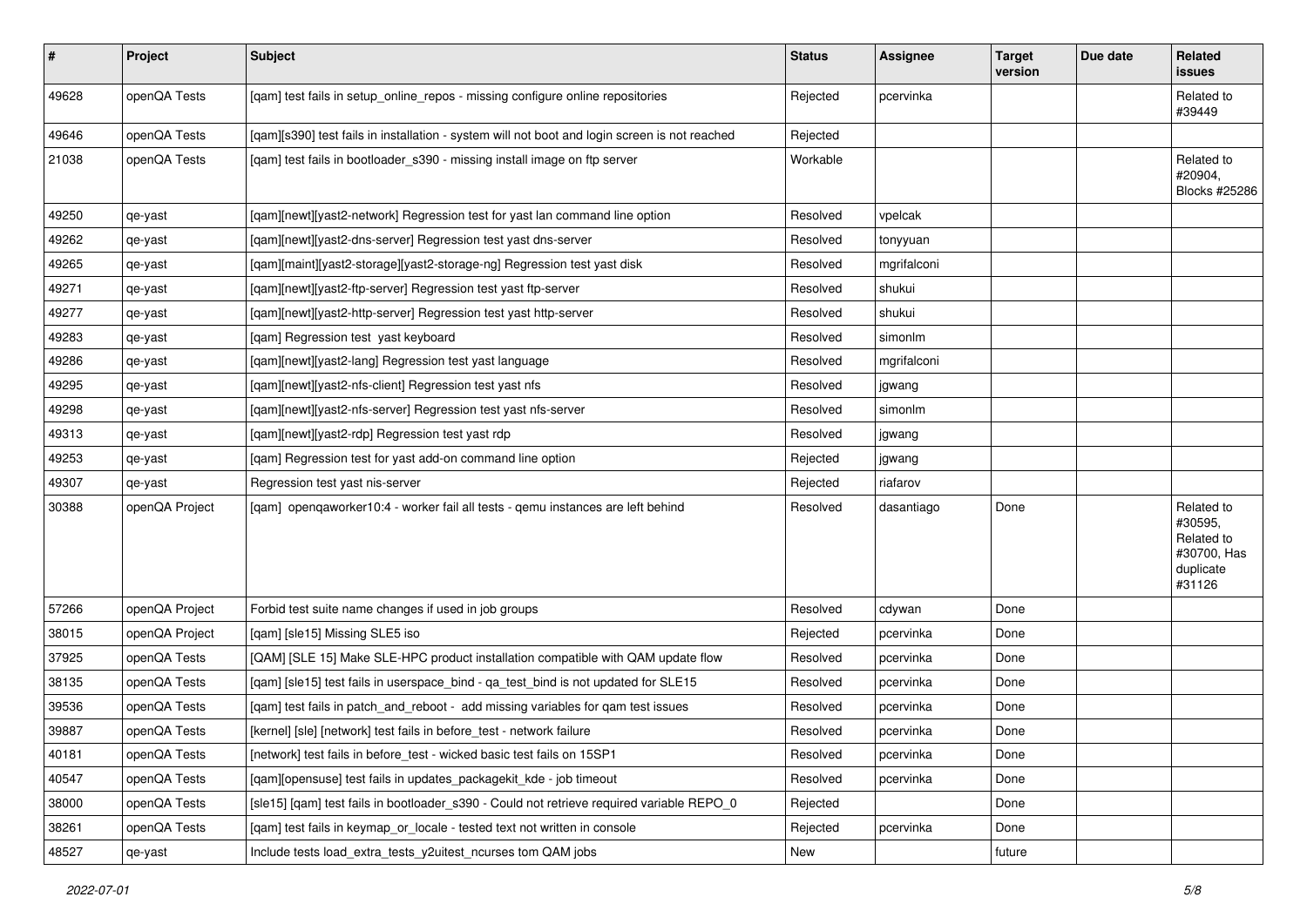| $\vert$ # | Project        | <b>Subject</b>                                                                                          | <b>Status</b> | Assignee            | <b>Target</b><br>version    | Due date | <b>Related</b><br><b>issues</b>                                                                    |
|-----------|----------------|---------------------------------------------------------------------------------------------------------|---------------|---------------------|-----------------------------|----------|----------------------------------------------------------------------------------------------------|
| 49244     | qe-yast        | <b>YaST Command Line Options TRACKER</b>                                                                | <b>New</b>    |                     | future                      |          |                                                                                                    |
| 49256     | qe-yast        | Regression test yast audit-laf                                                                          | New           |                     | future                      |          |                                                                                                    |
| 49259     | qe-yast        | Regression test yast dhcp-server                                                                        | New           |                     | future                      |          |                                                                                                    |
| 49280     | qe-yast        | Regression test yast kdump                                                                              | New           |                     | future                      |          |                                                                                                    |
| 49289     | qe-yast        | Regression test yast mail                                                                               | New           |                     | future                      |          |                                                                                                    |
| 49304     | qe-yast        | Regression test yast nis                                                                                | New           |                     | future                      |          |                                                                                                    |
| 49310     | qe-yast        | Regression test yast proxy                                                                              | New           |                     | future                      |          |                                                                                                    |
| 49268     | qe-yast        | Regression test yast firewall                                                                           | Rejected      | <b>JERiveraMoya</b> | future                      |          |                                                                                                    |
| 76933     | openQA Tests   | [opensuse] Add clojure test to Tumbleweed                                                               | <b>New</b>    | pcervinka           | <b>QE Kernel</b><br>Current |          |                                                                                                    |
| 65627     | openQA Project | [kernel] Job fails to download LTP asset file                                                           | Resolved      | MDoucha             | <b>QE Kernel</b><br>Done    |          | Related to<br>#66007                                                                               |
| 104613    | openQA Tests   | Enable Itp known issues on o3                                                                           | Resolved      | pvorel              | QE Kernel<br>Done           |          |                                                                                                    |
| 50243     | openQA Tests   | [kernel] - test fails in trinity - test is not designed to be run on ooo                                | Resolved      | pvorel              | QE Kernel<br>Done           |          | Related to<br>#50525                                                                               |
| 51365     | openQA Tests   | [research] Named pipe /dev/sshserial missing lines on first use                                         | Resolved      | pcervinka           | QE Kernel<br>Done           |          |                                                                                                    |
| 52409     | openQA Tests   | [sle][kernel][textmode][ppc] test fails in system role - installation fail during system role selection | Resolved      | pcervinka           | QE Kernel<br>Done           |          |                                                                                                    |
| 56615     | openQA Tests   | [kernel] test fails in tuned - error message for perf bias failure is different on SLE15-SP1            | Resolved      | pcervinka           | <b>QE Kernel</b><br>Done    |          |                                                                                                    |
| 57224     | openQA Tests   | [kernel] - test fails in kdump and crash - pasword is not entered before grub                           | Resolved      | pcervinka           | QE Kernel<br>Done           |          |                                                                                                    |
| 57329     | openQA Tests   | [kernel][functional] PowerVM console is not active all the time                                         | Resolved      | pcervinka           | <b>QE Kernel</b><br>Done    |          | Related to<br>#54617,<br>Related to<br>#58220,<br>Related to<br>#14626, Has<br>duplicate<br>#62819 |
| 58871     | openQA Tests   | [spvm][kernel][functional] Shutdown check not implemented for spvm backend                              | Resolved      | pcervinka           | QE Kernel<br>Done           |          |                                                                                                    |
| 59226     | openQA Tests   | [kernel]ltp][spvm][sporadic] test fails in boot_ltp - cat /tmp/ver_linux_before.txt timeout             | Resolved      | pcervinka           | QE Kernel<br>Done           |          | Related to<br>#59190                                                                               |
| 59843     | openQA Tests   | [spvm][kernel][openqa] test fails in coredump_collect - multiple select_console fails                   | Resolved      | pcervinka           | QE Kernel<br>Done           |          | Related to<br>#60497                                                                               |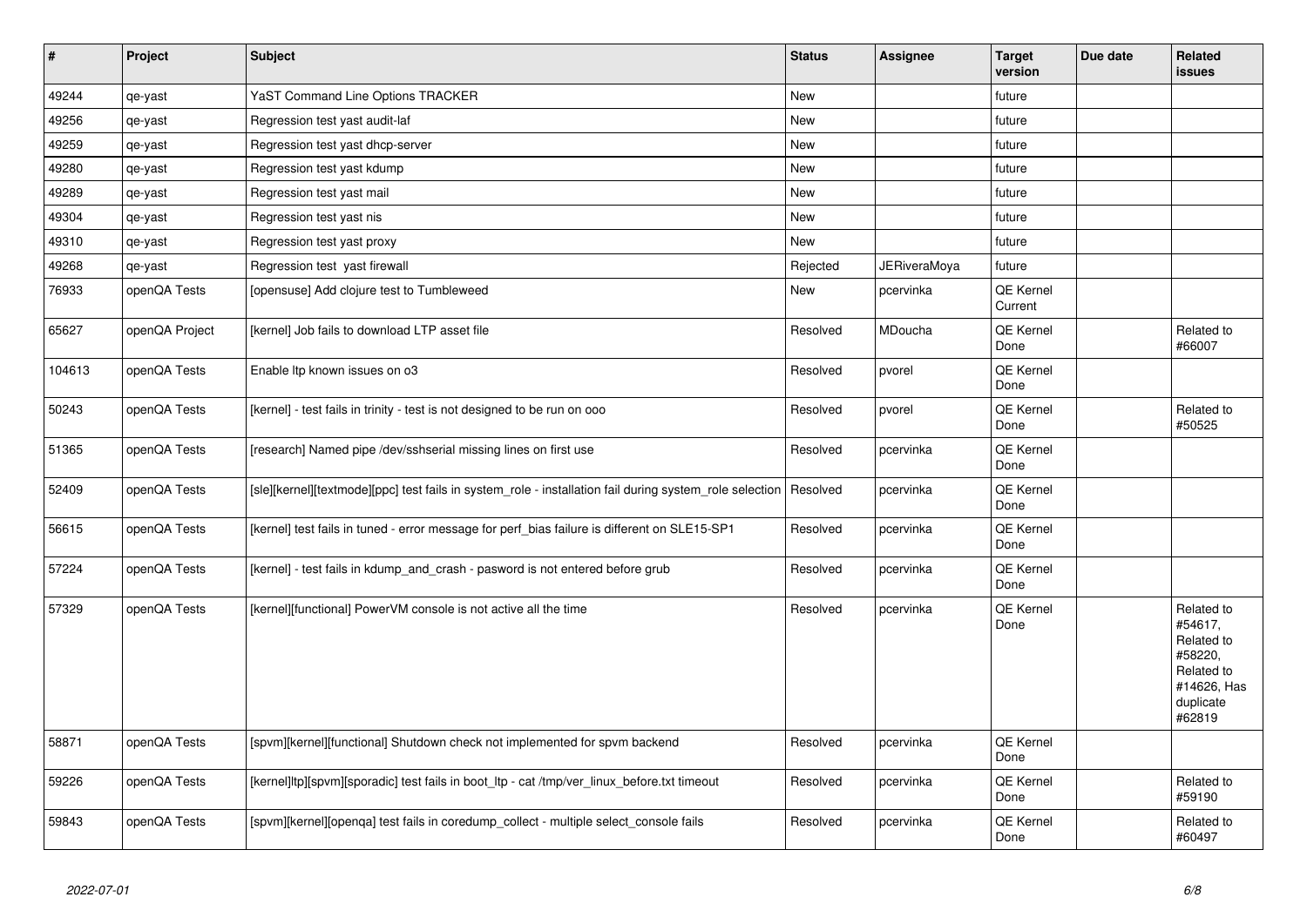| #     | Project      | <b>Subject</b>                                                                                                 | <b>Status</b> | <b>Assignee</b> | <b>Target</b><br>version | Due date | <b>Related</b><br><b>issues</b> |
|-------|--------------|----------------------------------------------------------------------------------------------------------------|---------------|-----------------|--------------------------|----------|---------------------------------|
| 59954 | openQA Tests | [kernel][spvm] test fails in qa_test_klp - git should be git-core                                              | Resolved      | pcervinka       | <b>QE Kernel</b><br>Done |          |                                 |
| 60083 | openQA Tests | [kernel][functional] - test fails in boot to desktop - password is not entered                                 | Resolved      | pcervinka       | <b>QE Kernel</b><br>Done |          |                                 |
| 60182 | openQA Tests | [kernel][spvm] test fails in lvm no separate home - update needles                                             | Resolved      | pcervinka       | QE Kernel<br>Done        |          |                                 |
| 60326 | openQA Tests | [kernel] test fails in multipath - update schedule                                                             | Resolved      | pcervinka       | <b>QE Kernel</b><br>Done |          |                                 |
| 60746 | openQA Tests | [kernel] test fails in boot to desktop - increase timeout after password                                       | Resolved      | pcervinka       | <b>QE Kernel</b><br>Done |          |                                 |
| 60818 | openQA Tests | [kernel] test fails in kdump_and_crash - password prompt is not catched                                        | Resolved      | pcervinka       | QE Kernel<br>Done        |          |                                 |
| 63610 | openQA Tests | [kernel][ltp][spvm] - test fails in pkey01 on spvm                                                             | Resolved      | pcervinka       | QE Kernel<br>Done        |          | Related to<br>#63943            |
| 63943 | openQA Tests | [kernel][ltp] test fails in pkey01 - Setup hugepages before test execution                                     | Resolved      | pcervinka       | QE Kernel<br>Done        |          | Related to<br>#63610            |
| 64030 | openQA Tests | [kernel][ltp]spvm] test fails in boot Itp - Not finished boot                                                  | Resolved      | pcervinka       | QE Kernel<br>Done        |          |                                 |
| 65067 | openQA Tests | [kernel] test fails in clone301                                                                                | Resolved      | metan           | <b>QE Kernel</b><br>Done |          |                                 |
| 66188 | openQA Tests | [kernel] test fails in boot Itp - increase timeout                                                             | Resolved      | pcervinka       | QE Kernel<br>Done        |          |                                 |
| 66203 | openQA Tests | [kernel][ltp] test fails in ioctl_loop05 - LOOP_SET_DIRECT_IO succeeded unexpectedly                           | Resolved      |                 | <b>QE Kernel</b><br>Done |          |                                 |
| 73099 | openQA Tests | [kernel][powervm] Test fails in install klp product - console is not switched                                  | Resolved      | pcervinka       | <b>QE Kernel</b><br>Done |          |                                 |
| 91076 | openQA Tests | Test fails in install_ltp - 32bit version dependency on libmnl                                                 | Resolved      |                 | <b>QE Kernel</b><br>Done |          |                                 |
| 53165 | openQA Tests | [kernel][installation][lvm] test fails in lvm no separate home - update lvm installation part for<br>sle12-sp5 | Closed        | pcervinka       | QE Kernel<br>Done        |          |                                 |
| 53294 | openQA Tests | [kernel][ltp] test fails in boot_ltp - incorrect kernel name provided                                          | Closed        | pcervinka       | <b>QE Kernel</b><br>Done |          | Related to<br>#51743            |
| 54275 | openQA Tests | [kernel]kotd][ltp][s390x] test fails in install ltp - failure after install kotd, console issue                | Closed        | pcervinka       | QE Kernel<br>Done        |          | Related to<br>#54260            |
| 54416 | openQA Tests | [kernel][ltp] Setup GitLab CI for LTP daily builds                                                             | Closed        | pcervinka       | <b>QE Kernel</b><br>Done |          |                                 |
| 55166 | openQA Tests | [spvm][ppc][serial] test fails in kdump and crash - no response from serial                                    | Closed        | pcervinka       | QE Kernel<br>Done        |          |                                 |